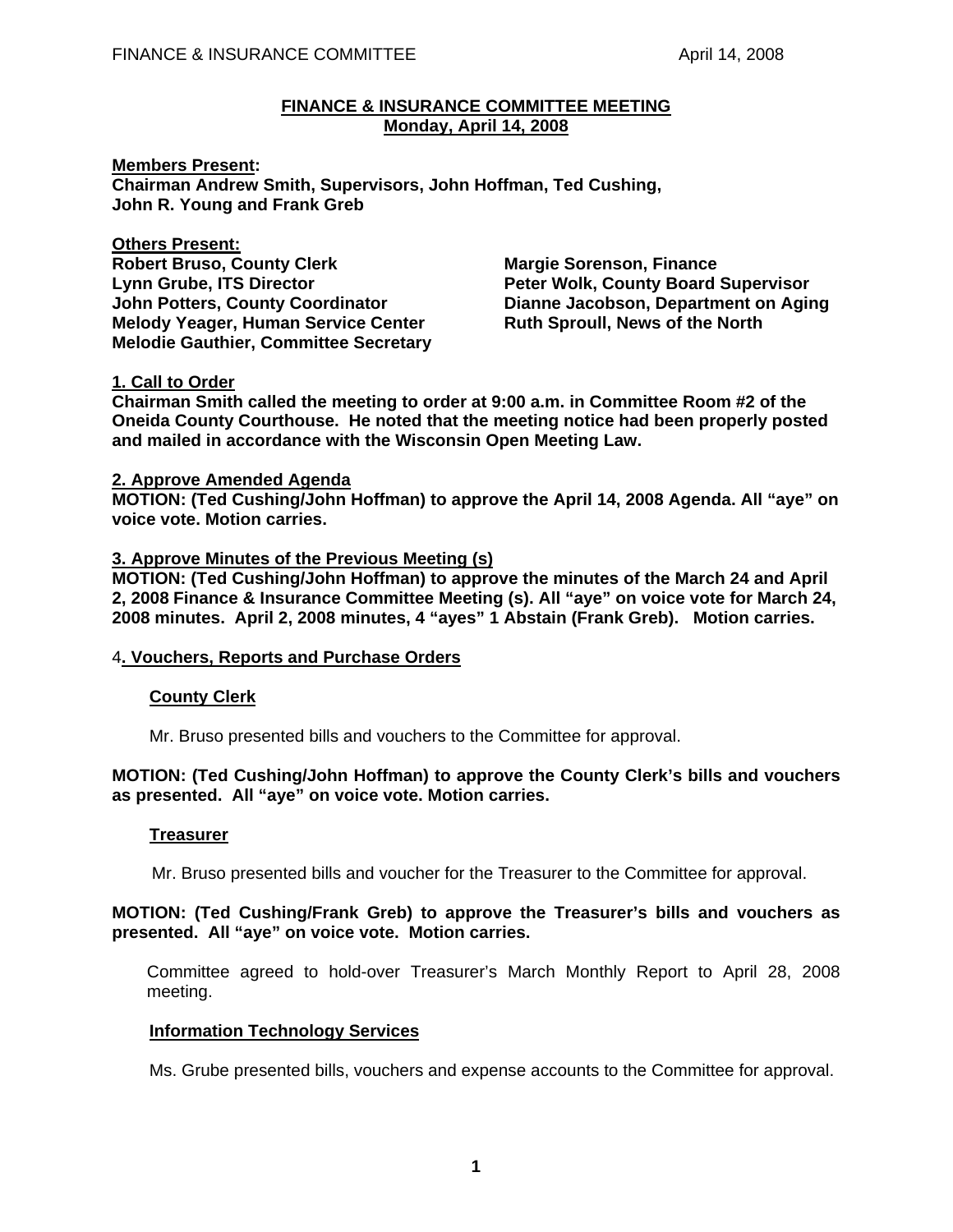**MOTION: (Ted Cushing/John Young) to approve the ITS bills, vouchers and expense accounts as presented. All "aye" on voice vote. Motion carries.**

## **Finance**

Ms. Sorenson presented a blanket purchase order to the committee for approval.

# **MOTION:(Frank Greb/John Hoffman) to approve the blanket purchase order as presented. All "aye" on voice vote. Motion carries.**

Ms Sorenson presented bills and vouchers to the Committee for approval.

**MOTION: (John Hoffman/Ted Cushing) to approve Finance's bills and vouchers as presented. All "aye" on voice vote. Motion carries.**

# **5. Audit Contract**

Ms Sorenson is requesting the Audit Adjustment Contract (2007-2009) to be signed by the Committee.

**MOTION: (Frank Greb/Ted Cushing) to approve the signing of the Audit Adjustment Contract. All "aye" on voice vote. Motion carries.** 

# **6. Non-Budgeted Item Request**

Ms Sorenson is requesting the replacement of Finance's fax machine.

**MOTION: (Ted Cushing/Frank Greb) to approve the funds to replace the Fax Machine for Finance at approximately \$200.00. All "aye" on voice vote. Motion carries.** 

## **7. Human Service Center Study and DOA Building Committee.**

Ms. Sorenson provided a memo addressed to the Department on Aging Building Committee Members in which she explains the Management Groups recent study of North Central Health Care for Marathon County. She enclosed a report which identifies options and the potential impact on Marathon, Lincoln and Langlade counties. Chairman Smith stated that Family Care will have a significant impact on the staffing, space and overhead needs.

The Management Groups study on the Human Service Center (projected completion, August 1, 2008) could provide information for the Building Committee's recommendation to the County Board regarding a Department on Aging building.

Ms. Sorenson is requesting that the Finance and Insurance Committee sign the memo that will be sent to the Department on Aging Building Committee.

**MOTION: (Jack Young/Frank Greb) to accept and sign the memo to the Department on Aging Building Committee and forward to the Department on Aging Building Committee. All "aye" on voice vote. Motion carries.**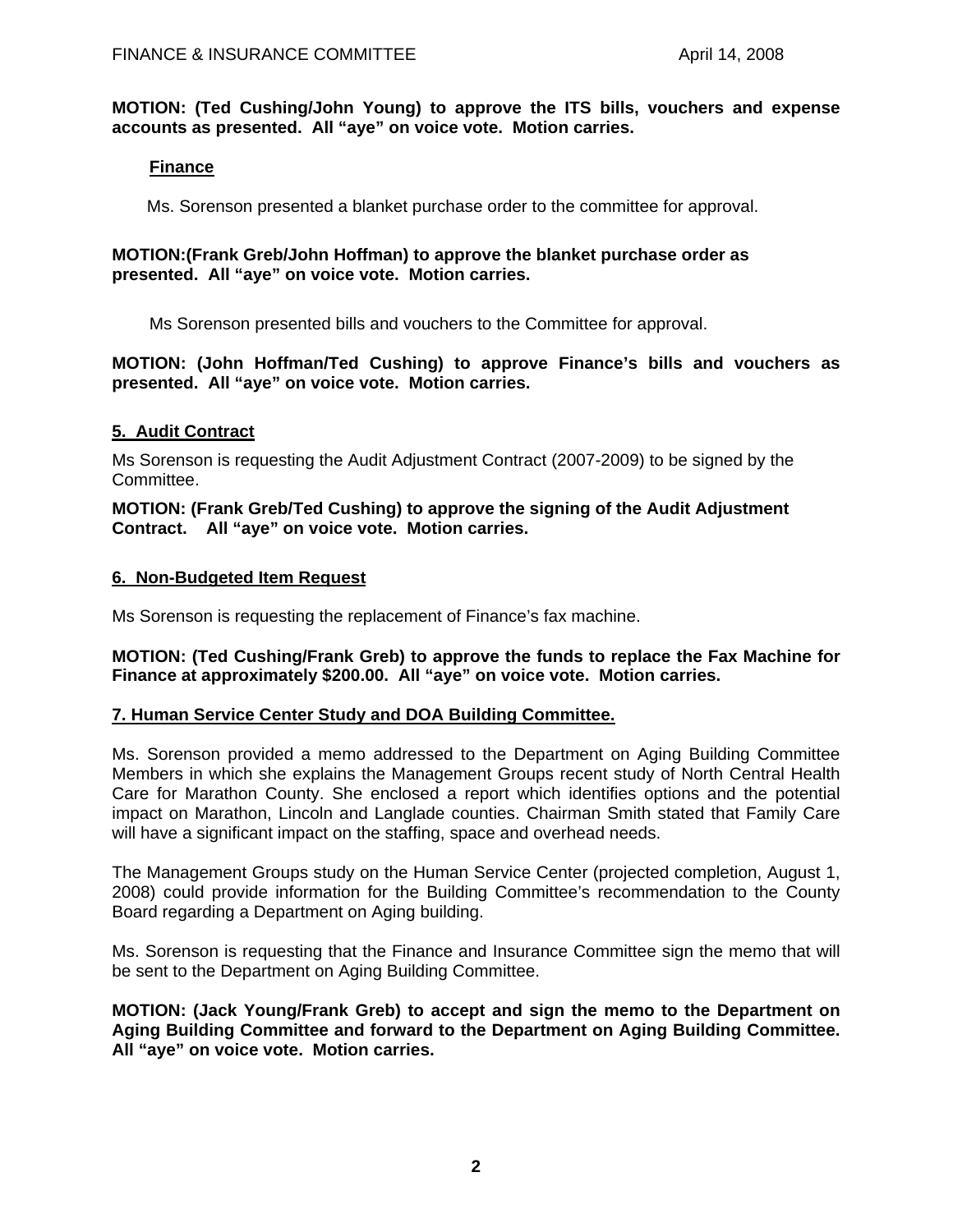## **8. Line Item Transfers**

**MOTION: (John Hoffman/Ted Cushing) to approve the Line Item Transfers for the Sheriff's Department and Social Services. All "aye" on voice vote. Motion carries.** 

# **9. Resolution for Line Item Transfers** - none

## **10. Review Resolutions to come before the County Board Tuesday, April 15, 2008.**

Resolution #24-2008 - offered by Supervisors of the Finance and Insurance Committee regarding 2007 Line Item Transfers. **No Fiscal Impact.** 

 Resolution #25-2008 - offered by Supervisors of the Finance and Insurance Committee regarding transfer of funds**. No Fiscal Impact.**

 Resolution #26-2008 - offered by Supervisors of the Highway Committee regarding a quit claim deed for specific jurisdictional transfer – Town of Monico. **No Fiscal Impact.**

 Resolution #27-2008 - offered by Supervisors of the Land Records Committee regarding the withdrawal of lands from the Managed Forest Law Program – Town of Crescent. **No Fiscal Impact.**

 Resolution #28-2008/OA#19-2007 - offered by Supervisors of the Planning and Zoning Committee regarding 9.78 Sign Regulations. **No Fiscal Impact.**

Resolution #8-2008/OA#14-2007 (as amended) At the 2/19/08 County Board Mtg. this resolution was amended by motion (see highlighted area) and to be brought back to the County Board in April 2008. **No Fiscal Impact.**

 Resolution #29-2008/OA#14-2007 – offered by Supervisors of the Planning and Zoning Committee regarding the elimination of Section 9.73 – Dwelling Overlay Districts. **No Fiscal Impact.**

 Resolution #30-2008/OA#14-2007 – offered by Supervisors of the Planning and Zoning Committee regarding amending Section 9.73 – Dwelling Overlay Districts. **No Fiscal Impact.**

 Resolution #31-2008/OA#2-2008 – offered by Supervisors of the Planning and Zoning Committee regarding 9-9.42 (H) Lapse of a CUP (Conditional Use Permit) **No Fiscal Impact.**

 Resolution #32-2008/OA#4-2008 – offered by Supervisors of the Planning and Zoning Committee regarding 9.91-Shoreland-Wetland Zoning (District 11). **No Fiscal Impact.**

 Resolution #33-2008/General Code – offered by Supervisors of the Resolutions and Ordinances/Legislative Committee regarding Section 1.22 (Corporation Counsel) and Section 2.52 (Law Enforcement and Judiciary Committee) **No Fiscal Impact.**